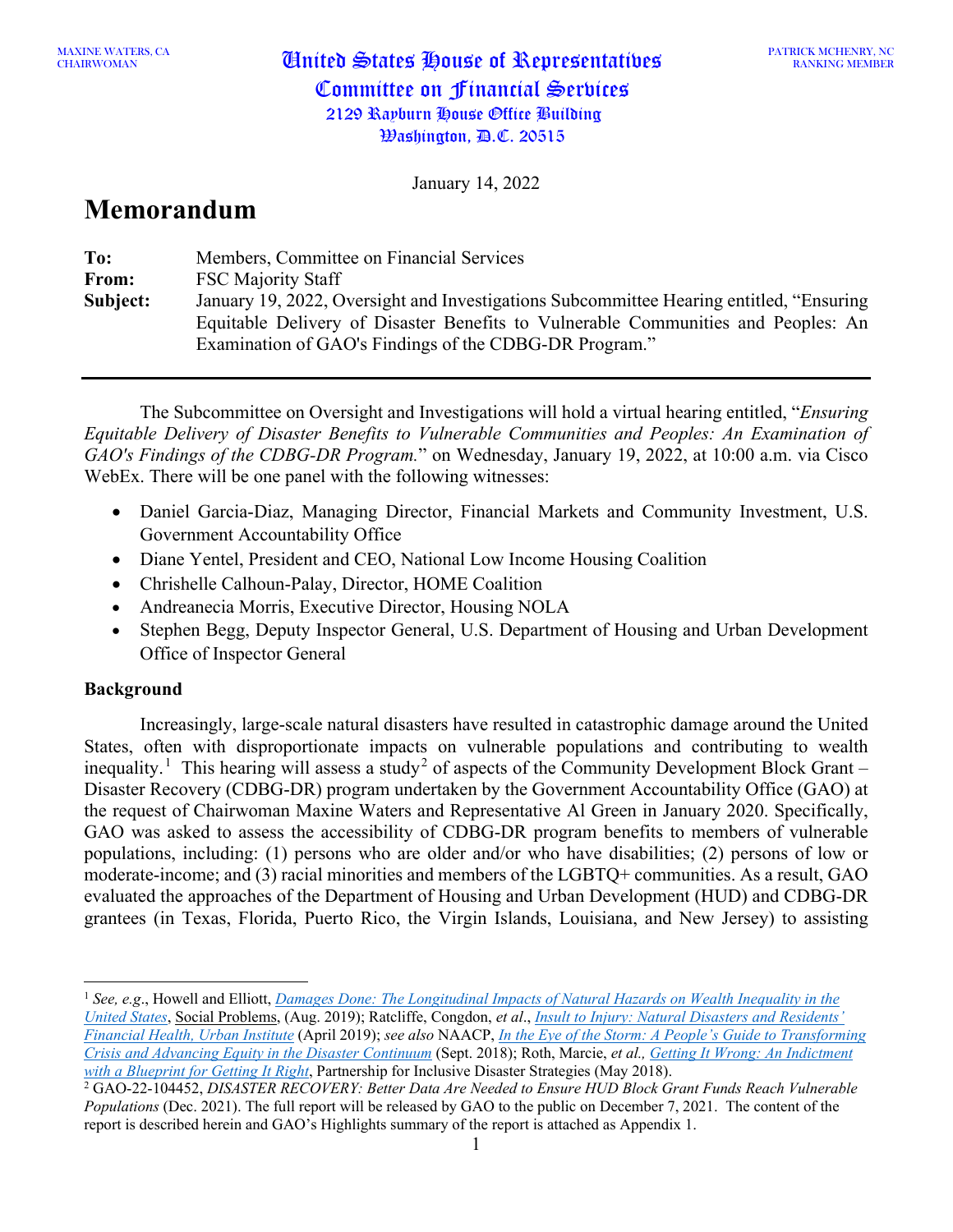vulnerable communities, as well as the challenges faced by grantees and vulnerable communities in dispensing or accessing CDBG-DR resources.

Issued on Inauguration Day 2021, President Biden's Executive Order 13985 described the need for better data collection and transparency on assistance to vulnerable populations and created an interagency Equitable Data Working Group to address existing impediments to measuring and advancing equity that result when federal datasets are not appropriately disaggregated (*e.g*., by race, ethnicity, religion, gender, disability, income, etc.). $3$ 

#### **GAO Report Findings**

## *Applicants, Beneficiaries, and Grantees Face Challenges That are Greater for Vulnerable Populations*

In brief, GAO found that vulnerable communities and peoples face obstacles to accessing relief in the form of language barriers, limited transportation, and excessive documentation, and other requirements. According to GAO's report, some grantees have addressed these challenges by acquiring translation services and developing physical outreach plans to reach vulnerable populations.<sup>[4](#page-1-1)</sup> Grantees, in turn, face challenges reaching vulnerable populations after a disaster and collecting accurate data on their unmet needs.<sup>[5](#page-1-2)</sup> Often the data available to grantees on unmet needs underestimate the needs of the lowest-income survivors, which leads to insufficient resources being allocated where they are most needed.<sup>[6](#page-1-3)</sup> Moreover, GAO found that grantees collect more demographic data than they report to HUD, including data on applicants as well as recipients of relief.<sup>[7](#page-1-4)</sup>

#### *HUD and CDBG-DR are Focused on Vulnerable Populations*

GAO found that HUD and CDBG-DR are focused on vulnerable populations, and appropriately so. For example, in recent Federal Register notices, HUD has directed applicants for CDBG-DR funds to demonstrate how their programs will promote housing for vulnerable populations.<sup>[8](#page-1-5)</sup> According to the report, grantees generally must spend 70% of funds on low- and moderate-income people, and grantee action plans submitted to HUD must describe how grant funds will be used and the populations to be served, including vulnerable populations such as racial minorities, the elderly, or persons with disabilities.[9](#page-1-6)

Furthermore, HUD provides tools, such as strategies for reaching people with limited English proficiency, to help grantees serve these populations. When reviewing grantees' draft plans, HUD officials told GAO they typically require revisions to clarify the populations defined as vulnerable, how funds will be used to help them, and how grantees will reach out to traditionally underserved populations.<sup>[10](#page-1-7)</sup> Importantly, HUD officials also noted that vulnerable populations vary locally and regionally based on

<span id="page-1-0"></span><sup>3</sup> [86 Fed. Reg. 7009](https://www.govinfo.gov/content/pkg/FR-2021-01-25/pdf/2021-01753.pdf) (Jan. 20, 2021). The E.O. calls for, *inter alia*, a study to identify the best methods to assist agencies in assessing equity with respect to race, ethnicity, religion, income, geography, gender identity, sexual orientation, and disability. 4 *Supra*, note 2 at 23-26.

<span id="page-1-2"></span><span id="page-1-1"></span><sup>5</sup> Id. at 21-23.

<span id="page-1-3"></span><sup>6</sup> Id. at 21, citing National Low Income Housing Coalition, *[Fixing America's Broken Disaster Housing System: Part One –](https://tinyurl.com/y6fhjsze) Barriers to a Complete and Equitable Recovery* (2020). 7 *Supra*, note 2 at 13-17.

<span id="page-1-4"></span>

<span id="page-1-5"></span><sup>8</sup> *Id*. at 10.

<span id="page-1-6"></span><sup>9</sup> *Id.* at 10-12.

<span id="page-1-7"></span> $10$  *Id.*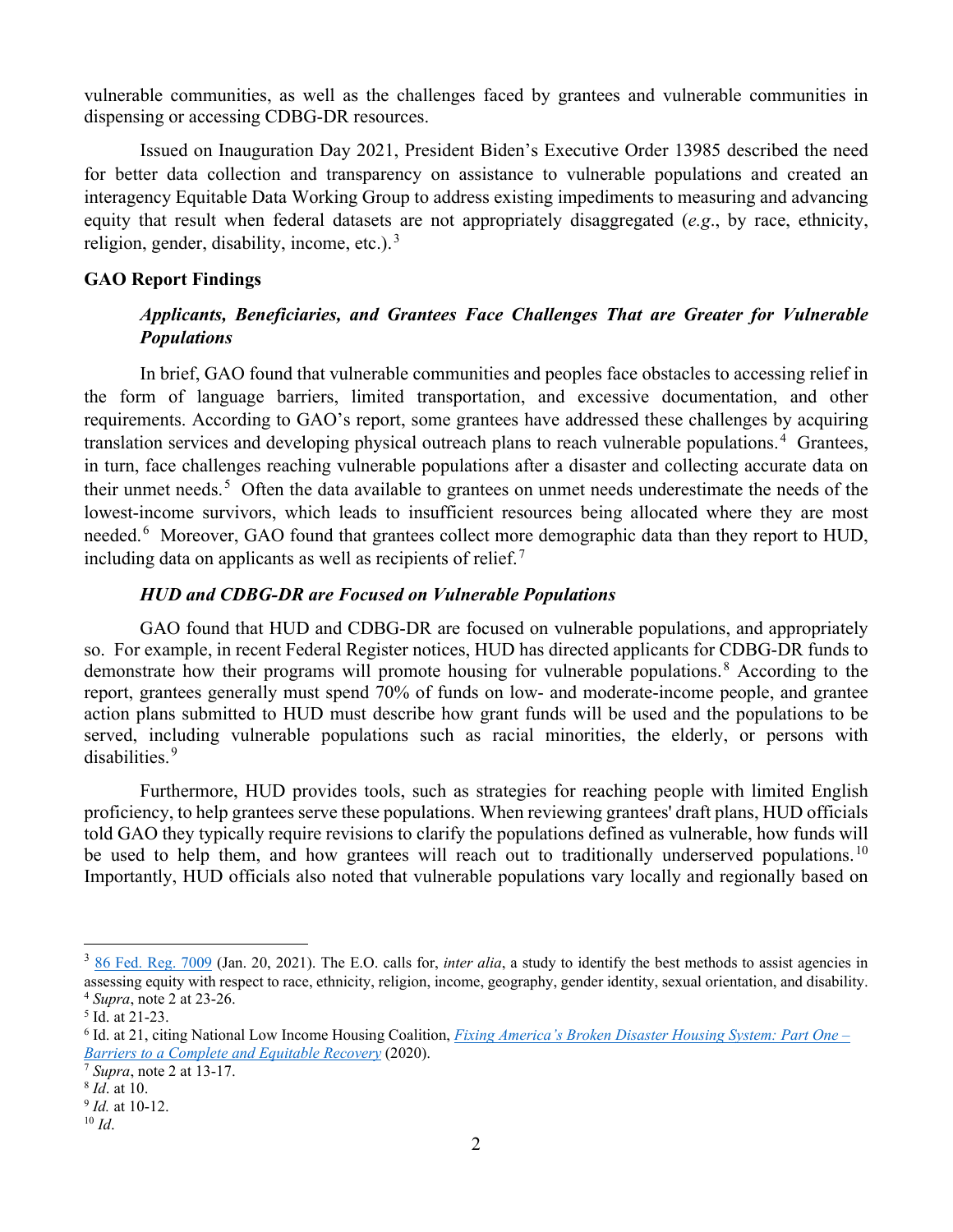factors such as geography, housing stock, and policy,  $11$  and described steps they are taking to develop and include a definition in upcoming Federal Register notices.<sup>[12](#page-2-1)</sup>

## *More Comprehensive Data are Needed From Grantees Regarding Applications of and Assistance to Vulnerable Populations*

GAO further concluded that more robust demographic data is needed to permit a comprehensive assessment of whether CDBG-DR funds equitably reach the most vulnerable. This finding echoes E.O. 13985 and aligns with the data reporting provisions of H.R. 4707, the Reforming Disaster Recovery Act of 2021. Similarly, as noted in a recent report by the National Low Income Housing Coalition (NLIHC), data and data transparency are critical for public and private entities to accurately identify gaps in disaster recovery resources.[13](#page-2-2) The NLIHC report also indicated that in the past, a systemic lack of data transparency has made it more difficult to target and distribute aid to those with the greatest need.

Based on its findings, GAO issued one principal recommendation for executive action: The Assistant Secretary for Community Planning and Development should collect, analyze, and publish demographic data from CDBG-DR grantees on vulnerable populations who apply for and receive assistance. Such data would capture the profiles not only of beneficiaries but also of those who apply but do not receive assistance, information that is critical to measuring program outcomes and effectiveness.

#### *Codification of the CDBG-DR Program Remains Essential*

GAO's report noted that Congress has "not permanently authorized CDBG-DR or a similar program" to provide permanent statutory authority, which is necessary to "provide a more consistent framework for administering funds . . . and clearly defin[ing] requirements for grantees." [14](#page-2-3) Therefore, in this latest report, GAO reiterates prior recommendations that Congress "permanently authoriz[e] a disaster assistance program that meets unmet needs in a timely manner."[15](#page-2-4) Enactment of the Reforming Disaster Recovery Act of 2021 (H.R. 4707 and S. 2471), which was introduced in both chambers in July 2021 with bipartisan support, would accomplish this result and numerous other program enhancements, including the reporting by grantees of additional data on those assisted.

<span id="page-2-0"></span><sup>11</sup> *Id*. at 11.

<span id="page-2-1"></span><sup>12</sup> *Id.* at 30.

<span id="page-2-2"></span><sup>13</sup> National Low Income Housing Coalition, *[Fixing America's Broken Disaster Housing System: Part Two –](https://tinyurl.com/y2gaj4tw) Policy [Framework Reform Recommendations,](https://tinyurl.com/y2gaj4tw)* at 11-12, 25 (July 2020).

<span id="page-2-4"></span><span id="page-2-3"></span><sup>14</sup> *Supra,* note 2 at 29. 15 *Id*.